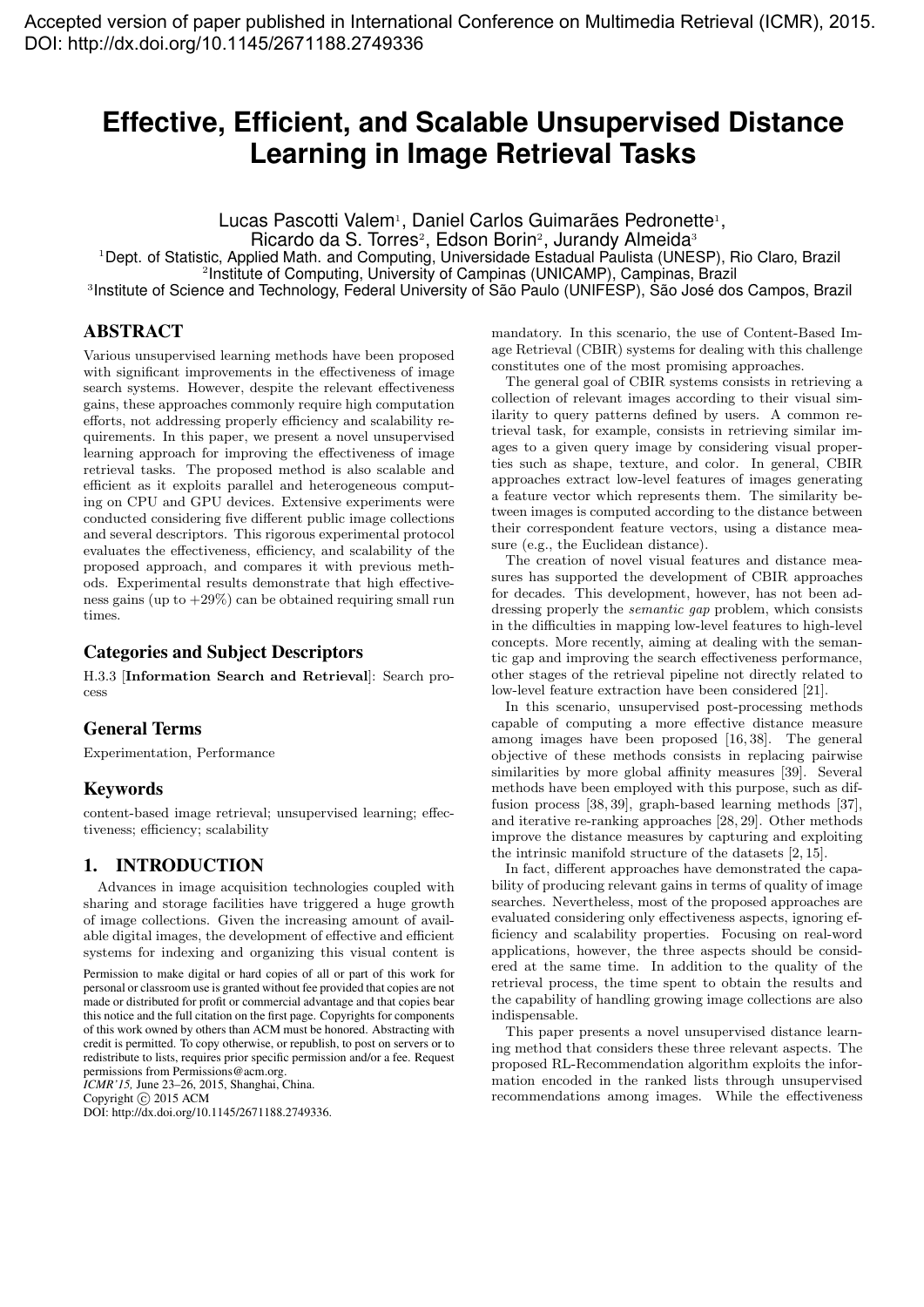gains are comparable with other similar approaches, the algorithm requires very low computation efforts as it uses only a portion of the ranked lists. The use of only top positions of ranked lists allows for taking advantage of existing indexing schemes, making it suitable for large image collections. In addition, we also designed and implemented a parallel solution of the algorithm that considers heterogeneous computing using CPUs and GPUs.

An extensive set of experiments was conducted, considering five public datasets of different sizes and several image descriptors. Different experiments were conducted aiming at assessing the effectiveness, efficiency, and scalability of the proposed approach. The experimental evaluation demonstrates that the proposed method can achieve significant effectiveness improvements in several image retrieval tasks. Experimental results also show that the gains can be obtained for various size of image collections with very small run times. The proposed RL-Recommendation algorithm is also evaluated in comparison with other recently proposed methods and several state-of-the-art approaches considering a shape dataset commonly used for benchmarking.

The paper is organized as follows: Section 2 introduces the problem definition; Section 3 presents the proposed unsupervised learning algorithm; Section 4 shows the experimental results; finally, Section 5 discusses the conclusions and presents possible future work.

## 2. PROBLEM FORMULATION

This section aims at providing a formal definition of image retrieval model and the unsupervised distance learning problem considered. Let  $C = \{img_1, img_2, ..., img_n\}$  be an image collection, where  $n$  is the size of the collection  $C$ .

Let  $D$  be an image descriptor that can be defined [9] as a tuple  $(\epsilon, \rho)$ , where  $\epsilon: \hat{I} \to \mathbb{R}^m$  is a function, which extracts a feature vector  $v_{\hat{I}}$  from an image in  $\hat{I}$ ; and  $\rho$ :  $\mathbb{R}^m \times \mathbb{R}^m \to \mathbb{R}$  is a distance function that computes the distance between two images according to the distance between their corresponding feature vectors. The value of  $\rho(\epsilon(img_i), \epsilon(img_j)$ ) defines the distance between two images  $img_i$  and  $img_j$ . The notation  $\rho(i, j)$  is used for denoting this distance along the paper for simplicity and readability purposes.

The distance  $\rho(i, j)$  among all images  $img_i$ ,  $img_i \in \mathcal{C}$  can be computed to obtain a squared  $n \times n$  distance matrix A, such that  $A_{ij} = \rho(i, j)$ . The distance matrix A is used as the input for various unsupervised learning algorithms, but often cause scalability difficulties for large image collections, leading to storage and time complexity of at least  $O(n^2)$ .

An alternative representation of retrieval results is based on ranked lists. Based on the distance function  $\rho$ , a ranked list  $\tau_q$  can be computed in response to a query image  $img_q$ . The ranked lists can contain information from the entire collection, and especially their top positions are expected to contain the most relevant images related to the query image. Therefore, one suitable strategy for speeding up the searching process consists in considering a subset of the L most similar images, where  $L \ll n$  is the number of images at top positions of the ranked list. This is a useful strategy specially for large collections, where  $n$  is very large, and therefore  $\tau_q$  is very expensive to compute.

The ranked list  $\tau_q=(img_1, img_2, \ldots, img_L)$  can be defined as a permutation of the image collection  $\mathcal{C}_s \subset \mathcal{C}$ , which contains the most similar images to query image  $img_q$ , such that and  $|\mathcal{C}_s| = L$ . A permutation  $\tau_q$  is a bijection from the set  $\mathcal{C}_s$  onto the set  $[L] = \{1, 2, \ldots, L\}$ . For a permutation  $\tau_q$ , we interpret  $\tau_q(i)$  as the position (or rank) of image  $img_i$  in the ranked list  $\tau_q$ . We can say that, if  $img_i$  is ranked before img<sub>j</sub> in the ranked list of img<sub>q</sub>, that is,  $\tau_q(i) < \tau_q(j)$ , then  $\rho(q, i) \leq \rho(q, j).$ 

Taking every image  $img_i \in \mathcal{C}$  as a query image  $img_q$ , we can obtain a set  $\mathcal{R} = {\tau_1, \tau_2, ..., \tau_n}$  of ranked lists for each image of the collection  $C$ . The objective of this work consists in proposing an algorithm for redefining the set of ranked lists  $\mathcal R$  producing a more effective set  $\mathcal R_e$ . Therefore, the unsupervised distance learning algorithm can be defined as a function  $f_u$ , such that:

$$
\mathcal{R}_e = f_u(\mathcal{R}).\tag{1}
$$

The objective of function  $f_u$  is to exploit the set  $\mathcal R$  by performing unsupervised recommendations based on information encoded in the top positions of ranked lists.

# 3. RL-RECOMMENDATION ALGORITHM

The proposed RL-Recommendation (Ranked Lists-Recommendation) algorithm is mainly based on the concept of supporting unsupervised recommendations among images. Recommendation approaches, originally created for automatically selecting items that match personal preferences, are simulated by the proposed algorithm in an unsupervised way. The recommendations are performed based on information encoded in ranked lists, in which images at top positions are recommended to each other. In this scenario, the recommendation means that the distance between two images should be decreased, and therefore, they should be moved up in the ranked lists of each other.

The presented method is closely related to the recently proposed Pairwise Recommendation [28] algorithm. However, our approach differs in important aspects. While the Pairwise Recommendation [28] requires the distance among all images in a dataset as data entry, our method requires only the top positions of ranked lists, which can be obtained taking advantage of indexing strategies. In addition, the proposed RL-Recommendation algorithm dispenses the use of clustering steps and requires a low number of iterations for convergence. As a result, the algorithm requires much less computing power being designed for parallel computation and becoming suitable for ever-growing real-world datasets.

The RL-Recommendation algorithm can be broadly described considering four main steps:

- 1. Computing the Sparse Distance Matrix: the expected input of the algorithm consists of the set ranked lists  $R$ , which ensures scalability properties of the algorithm. However, since the unsupervised recommendations require distance scores, they are computed based on ranked lists. Only the distances among images at top positions of ranked lists are considered, leading to a sparse distance matrix A.
- 2. Computing the Cohesion Measure: the cohesion [28] measure provides an unsupervised estimation of effectiveness of ranked lists. The motivation is based on the conjecture that effective ranked lists have more authority for making recommendations. The cohesion measure is also used as a convergence criterion: the recommendations are performed while the cohesion of ranked lists are increasing.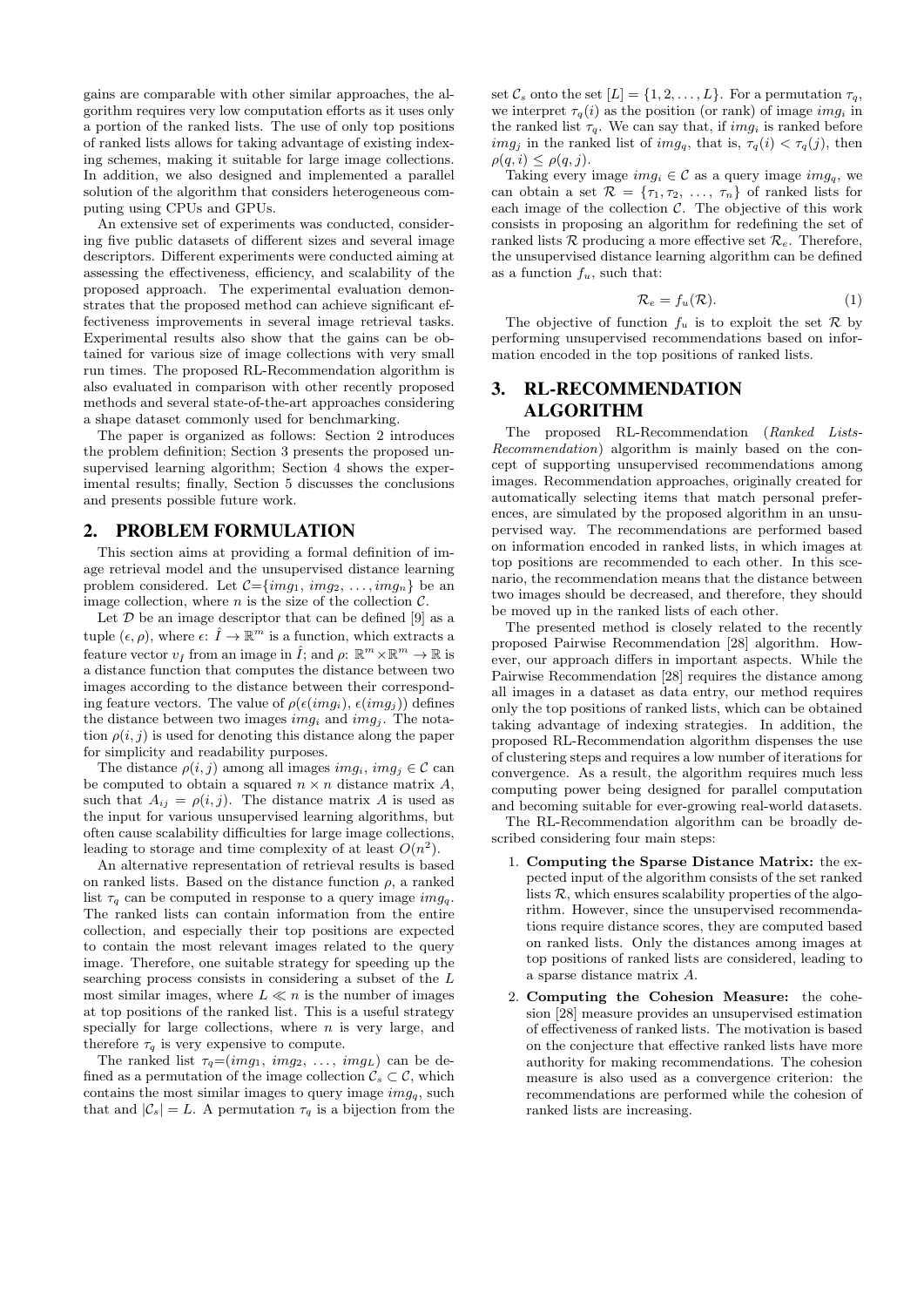- 3. Performing Unsupervised Recommendations: the top positions of ranked lists represent the information with the higher accuracy provided by image descriptors. This information, exploited for creating a top-k image profile, supports the unsupervised recommendations. If two images are contained in this profile, it constitutes an indication of similarity, producing a recommendation which reduces the distance between them.
- 4. Sorting Ranked Lists: the recommendations change the distances among images. Therefore, ranked lists must be updated to reflect the new ranking. A sorting procedure is performed aiming at updating the ranked lists according to the new computed distances.

Steps 2-4 are repeated while the average cohesion of ranked lists continues increasing above a given threshold. The parameter  $k$ , which defines the top- $k$  positions used for cohesion and recommendations, is incremented at each iteration. Next sections describe in details each step and present the parallel solution proposed.

#### 3.1 Computing the Sparse Distance Matrix

The expected input of the algorithm (as discussed in Section 2) consists of the set of ranked lists. In fact, since the unsupervised recommendations require distance scores, we propose to estimate distances based on the information given by the ranked lists. We consider only the distances among images at top-L positions of ranked lists, leading to a very sparse distance matrix A (with approximately  $n \times L$ values used). The objective is to ensure the scalability of the algorithm.

The distance between two images is computed based on the sum of the reciprocal references at their ranked lists. Formally, given two images  $img_q$  and  $img_i$ , their distance  $\rho(q, i)$  is defined as  $\rho(q, i) = \tau_q(i) + \tau_i(q)$ . According to this formulation, the distance matrix A (such that  $A_{qi} = \rho(q, i)$ ) can be easily computed processing all ranked lists by summing up the reciprocal positions. However, the references are not symmetric and the ranked lists do not contain all images (only top L positions). Therefore, we can observe situations where  $img_i$  is in the ranked lists of  $img_q$  but the inverse is not true  $(img_i \in \tau_q$  but  $img_q \notin \tau_i$ ).

An alternative solution is proposed in Algorithm 1. In the first part (Lines 1-6), the ranked lists are processed and all pairs of images, which present references, have their distances set to  $2 \times L$  (even if the references are not reciprocal). In the second part (Lines 7-11), each ranked list reference produces a decrement of L and an increment of the reference position  $(\tau_q(i))$ . In this way, for pairs of images which refer to each other at top  $L$  positions, the initial values are replaced by their respective positions. For pairs in which only one image refers the other, one of the two position remains L. The algorithm has the complexity of  $O(n \times L)$ .

#### 3.2 Cohesion Measure

A cohesion measure [28] is used to provide an unsupervised estimation of the effectiveness of ranked lists. High cohesion scores indicate that ranked lists have more authority to recommend than others. The cohesion measure aims at assessing the quality of ranked lists by analyzing how images refer to each other in their ranked lists. The objective consists in evaluating the density of references among images at top positions of a given ranked list. For highly-effective

#### Algorithm 1 Sparse Distance Matrix Computing.

**Require:** Blank matrix A and set of ranked lists  $\mathcal{R}$ Ensure: Processed sparse distance matrix A

//Sparse Distance Matrix Computing - Part I 1: for all  $img_q \in \mathcal{C}$  do<br>2: for all  $ima_i \in \tau_q$ 2: for all  $img_i \in \tau_q$  do<br>3:  $A_{qi} \leftarrow 2 \times L$ 3:  $A_{qi} \leftarrow 2 \times L$ <br>4:  $A_{iq} \leftarrow 2 \times L$ 4:  $A_{iq} \leftarrow 2 \times L$ <br>5: end for end for 6: end for //Sparse Distance Matrix Computing - Part II 7: for all  $img_q \in \mathcal{C}$  do<br>8: for all  $ima_i \in \mathcal{T}_q$ 8: for all  $img_i \in \tau_q$  do<br>9:  $A_{qi} \leftarrow A_{qi} + \tau_q(i)$ 

9:  $A_{qi} \leftarrow A_{qi} + \tau_q(i) - L$ <br>10: end for

end for 11: end for

ranked lists, the images at top positions are expected to refer to each other at the top positions of their ranked lists.

Let  $k(\tau_i)$  be a subset of a ranked list  $\tau_i$  with its top-k positions (or k-Nearest Neighbors). Let  $im q_i \in k(\tau_i)$  be an image of this subset, and let  $k(\tau_j)$  be a subset of the ranked list of image  $img_j$ . Finally, let  $img_p \in k(\tau_j)$  be an image at position  $\tau_j(p)$  of the ranked list  $\tau_j$ . The cohesion  $c(\tau_i, k)$  of a ranked list  $\tau_i$  can be defined as follows:

$$
c(\tau_i, k) = \frac{\sum_{img_j \in k(\tau_i)} \sum_{img_p \in k(\tau_j)} w(\tau_j(p)) \times s(k(\tau_i), img_p)}{\sum_{img_j \in k(\tau_i)} \sum_{img_p \in k(\tau_j)} w(\tau_j(p))}
$$
\n(2)

where function s determines if the image  $img_p$  (that belongs to subset  $k(\tau_i)$  also belongs to subset  $k(\tau_k)$  and is defined as follows:

$$
s(k(\tau_i), img_p) = \begin{cases} 1, & \text{if } img_p \in k(\tau_i) \\ 0, & \text{otherwise.} \end{cases}
$$
 (3)

The function  $w$  takes as input the position of an image in a ranked list and gives high weights to images at the first positions  $(w(p) = 1/p)$ . Notice that, if all referenced images are in the subset  $k(\tau_i)$ , we have a perfect cohesion. In this situation, the function s assumes the value 1 for all images and therefore cohesion is set to 1.

The cohesion measure is used not only for estimating the authority of ranked lists in making recommendations, but also for defining the convergence criterion and the stop condition of the algorithm. Regarding the convergence criterion, the average cohesion of all ranked lists is computed for each iteration. The algorithm is iteratively executed until the variation of cohesion is smaller than a threshold  $\epsilon$ . Let  $\bar{c}$  denotes the average cohesion of all ranked lists and let the superscript  $<sup>(t)</sup>$  denotes the current iteration, the algorithm</sup> is executed while the follow criterion is met:

$$
(\bar{c}^{(t)} - \bar{c}^{(t-1)}) \ge (\bar{c}^{(t)} \times \epsilon). \tag{4}
$$

#### 3.3 Unsupervised Recommendations

The unsupervised recommendations [28] are associated with decreases of the distances among images and are defined based on information encoded in the ranked lists. The main idea behind the unsupervised recommendation given by a ranked list  $\tau_i$  is: "the image img<sub>y</sub> is recommended to image img<sub>x</sub>, if both img<sub>x</sub> and img<sub>y</sub> are in the top-k positions of the ranked list of  $\tau_i$ ."

Each recommendation is associated with a different weight, which defines how much the distance should be de-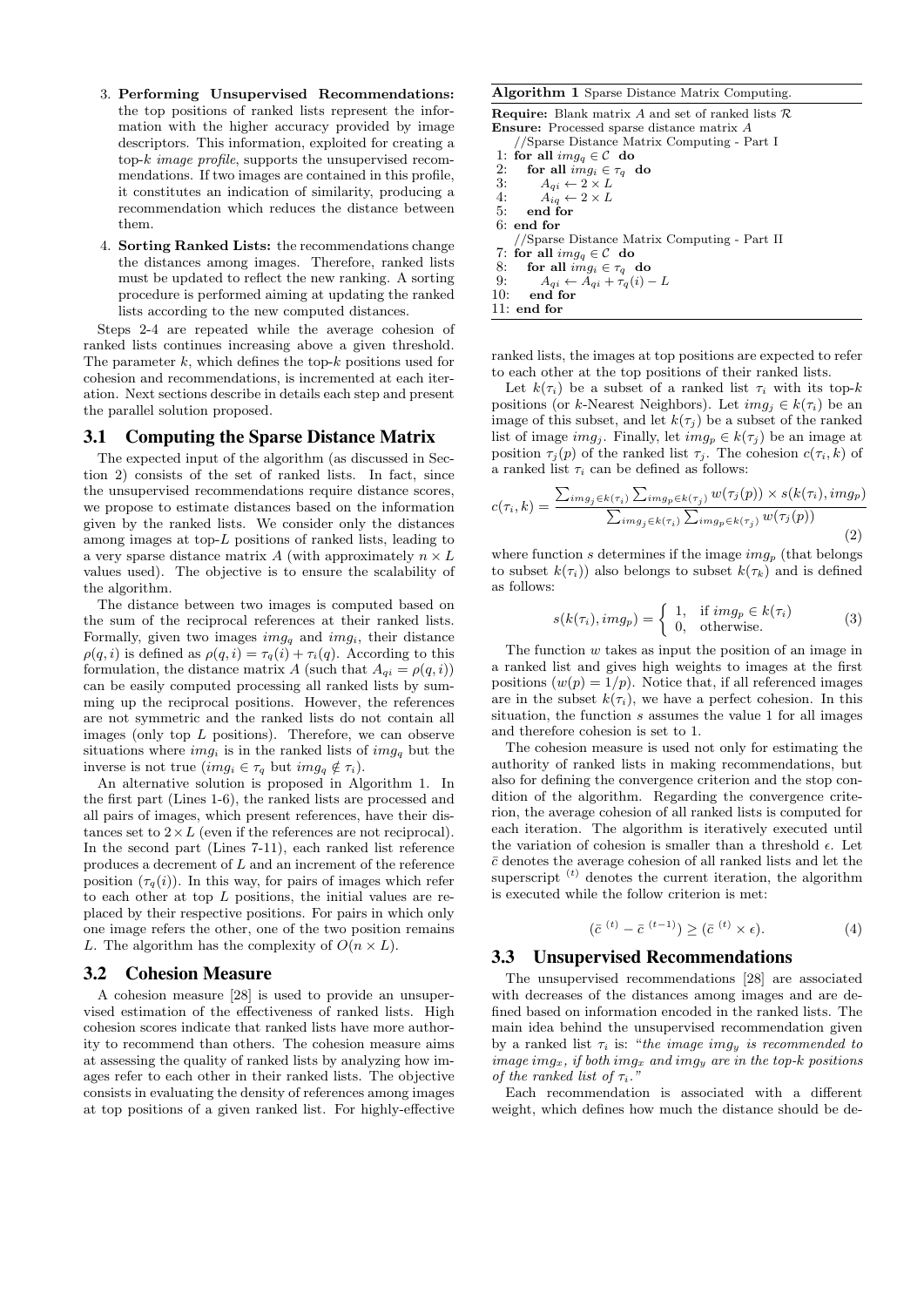

Figure 1: Design of the Parallel RL-Recommendation Algorithm.

creased. The recommendation weight considers the position of images in ranked lists and the authority estimation of the ranked lists, given by the cohesion measure. Algorithm 2 presents the unsupervised recommendation approach for a given ranked list  $\tau_i$ .

Algorithm 2 Unsupervised Recommendations.

| <b>Require:</b> Distance matrix A, ranked list $\tau_i$ and cohesion $c_i$ |
|----------------------------------------------------------------------------|
| <b>Ensure:</b> Updated matrix A                                            |
| 1: for all $img_x \in k(\tau_i)$ do                                        |
| 2: $w_x \leftarrow 1 - (\tau_i(x)/k)$                                      |
| 3:<br>for all $img_y \in k(\tau_i)$ do                                     |
| 4:<br>$w_y \leftarrow 1 - (\tau_i(y)/k)$                                   |
| 5:<br>$w \leftarrow c_i \times w_x \times w_y$                             |
| 6: $\lambda \leftarrow 1 - min(1, \alpha \times w)$                        |
| 7:<br>$A_{xy} \leftarrow min(\lambda A_{xy}, A_{yx})$                      |
| 8:<br>end for                                                              |
| $9:$ end for                                                               |

Values  $w_x$  and  $w_y$  (Lines 2 and 4) represent the weight assigned to images  $img_x$  and  $img_y$  in the recommendation. The weights are computed based on the position of images in the ranked lists: for images at top positions of the ranked list a higher weight is assigned. The weights associated with the first positions indicate where it is more likely to find the most similar images, that is, positions that represent more reliable recommendations. In Line  $5$ , the weight  $w$  of a recommendation is computed. That represents the reputation of the recommendation. For computing w, we consider  $w_x$ ,  $w_y$  and the cohesion  $c_i$  computed for the ranked list  $\tau_i$ .

The  $\lambda$  coefficient combines information of positions and cohesion of the ranked list and is used for determining how the distances between  $img_x$  and  $img_y$  should be decreased. The constant  $\alpha$  aims at adjusting the impact of recommendations. By increasing the value of  $\alpha$ , the distances among images will decrease faster. A min function (Line 7) avoids negative values limiting the coefficient  $\lambda$  to 0.

## 3.4 Parallel Design

This section discusses the parallel design of the RL-Recommendation algorithm. We adopted the OpenCL standard, which is an open cross-platform, low-level API for parallel heterogeneous computing. The OpenCL code is executed on a computational device, which can be a CPU, GPU, or other accelerator. OpenCL supports both dataparallel and task-parallel programming models, as well as hybrid models.

Parallel pieces of code are defined in a kernel, which is a function declared in an OpenCL Programming Language (a subset of C language, with some restrictions and special keywords). The kernels are executed on an OpenCL device and each instance of a kernel running on a compute unit is called a work-item. The same code is executed in parallel by

different *work-items*, and each *work-item* executes the code with different data.

Figure 1 illustrates the design of the Parallel RL-Recommendation Algorithm using six distinct kernels. Different kernels in OpenCL ensure global synchronization among all work-items, i.e., all work-items of a given kernel should finish so that the next can be started.

The first two kernels compute the distance matrix, as discussed in Section 3.1. Two kernels are used since all workitems of "Part I" should finish before the start of "Part II." The third kernel computes the cohesion measure for all ranked lists. Each work-item computes the cohesion for a given ranked list. The cohesion of ranked lists are serially summed up for computing the average cohesion used for checking the convergence criterion.

The unsupervised recommendations are computed by the fourth kernel. We also have  $n$  work-items, each one processing a ranked list. Although the recommendations processing are independent, different ranked lists can update concurrent positions of the Distance Matrix A causing the lost of some updates. A possible solution is to ensure exclusive access, but the overhead associated with fine grained synchronization in OpenCL is significant. Therefore, as suggested by other works [30], we allow direct updates to matrix A because the loss of some updates has a very low impact on the effectiveness of the algorithm (as demonstrated by confidence intervals of Section 4.4).

The last kernel executes a sorting procedure for updating the ranked lists. Since most of changes occur only in the beginning of the ranked lists [30], we use the insertion sort algorithm, whose complexity tends to be linear when the input is almost sorted.

Regarding memory transfers, the algorithm's data should be available in the device memory before the execution of kernels starts. The input and output data are composed of the set of ranked lists, which should be transferred before the beginning of the execution and copied back after its conclusion. In this work, we consider two memory transfer models defined by the OpenCL standard: write buffer and map buffer. For the write buffer model, the main memory transfer should be explicitly transferred to the device memory. On the other hand, the map buffer model consists in copying only memory pointers. Both strategies are evaluated in our experiments (Section 4.4).

### 4. EXPERIMENTAL EVALUATION

A large experimental evaluation was conducted for assessing the effectiveness, efficiency, and scalability properties of the proposed method. Section 4.1 describes datasets and image descriptors considered. Section 4.2 discusses the impact of parameters. Section 4.3 presents the results of the effectiveness evaluation, while Section 4.4 presents the efficiency evaluation. Section 4.5 discusses scalability aspects.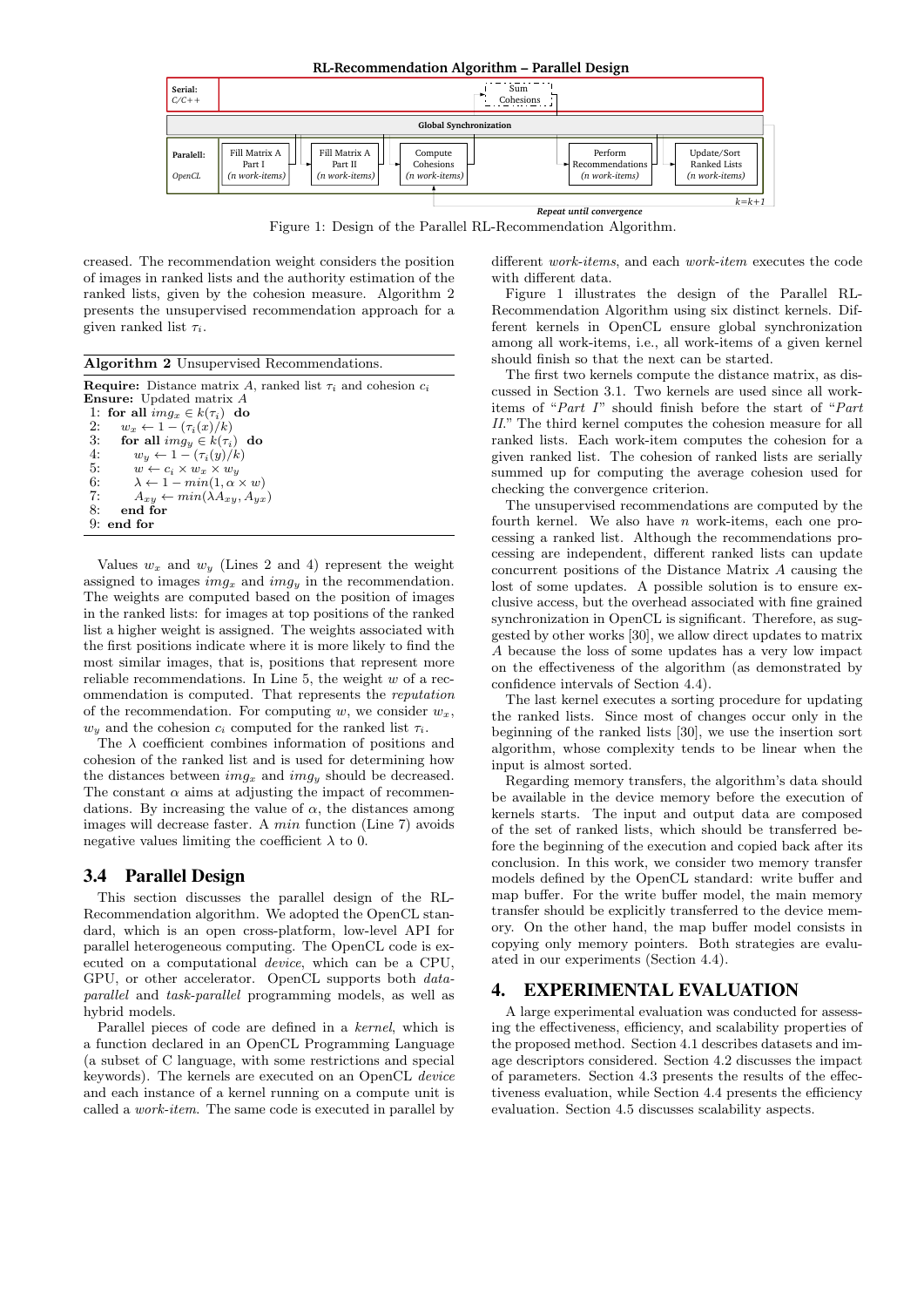Table 1: Datasets and images descriptors used in the experimental evaluation.

| Dataset                | <b>Size</b> | Type     | General                                     | <b>Descriptors</b>                                      | Effectiv.             |
|------------------------|-------------|----------|---------------------------------------------|---------------------------------------------------------|-----------------------|
|                        |             |          | Description                                 |                                                         | Measure               |
| Soccer [36]            | 280         | Color    | Dataset composed of images from 7 soccer    | Border/Interior Pixel Classification (BIC) [32], Auto   | MAP $(\%)$            |
|                        |             | Scenes   | teams, containing 40 images per class       | Color Correlograms (ACC) [14], and Global Color His-    |                       |
|                        |             |          |                                             | togram $(GCH)$ [33]                                     |                       |
| <b>MPEG-7</b> [18]     | 1,400       | Shape    | A well-known dataset composed of 1400       | Segment Saliences (SS) [10], Beam Angle Statistics      | MAP $(\%)$ ,          |
|                        |             |          | shapes divided in 70 classes. Commonly      | (BAS) [3], Inner Distance Shape Context (IDSC) [19],    | Recall <sup>@40</sup> |
|                        |             |          | used for evaluation of unsupervised dis-    | Contour Features Descriptor (CFD) [27], Aspect Shape    |                       |
|                        |             |          | tance learning approaches.                  | Context (ASC) [20], and Articulation-Invariant Repre-   |                       |
|                        |             |          |                                             | sentation $(AIR)$ [12]                                  |                       |
| Brodatz [6]            | 1,776       | Texture  | A popular dataset for texture descriptors   | Local Binary Patterns (LBP) [25], Color Co-Occurrence   | MAP $(\%)$            |
|                        |             |          | evaluation composed of 111 different tex-   | Matrix (CCOM) [17], Local Activity Spectrum             |                       |
|                        |             |          | tures divided into 16 blocks                | $(LAS)$ [34]                                            |                       |
| $\overline{N}$ -S [24] | 10,200      | Objects/ | Composed of 2,550 objects or scenes. Each   | ACC [14], BIC [32], Color and Edge Directivity Descrip- | N-S score             |
|                        |             | Scenes   | object/scene is captured 4 times from dif-  | tor (CEED) [7], Fuzzy Color and Texture Histogram       |                       |
|                        |             |          | ferent viewpoints, distances, and illumina- | (FCTH) [8], Joint Composite Descriptor (JCD) [40],      |                       |
|                        |             |          | tion conditions                             | Scale-Invariant Feature Transform (SIFT) [22]           |                       |
| $ALOI$ [11]            | 72,000      | Objects  | Images from 1,000 classes of objects, with  | ACC [14], BIC [32], GCH [33], Color Coherence Vec-      | MAP (%)               |
|                        |             |          | different viewpoint, occlusion, and illumi- | tors (CCV) [26], Local Color Histograms (LCH) [23]      |                       |
|                        |             |          | nation conditions.                          |                                                         |                       |

#### 4.1 Datasets, Descriptors, and Experimental Setup

The experimental evaluation was conducted on five different datasets with diverse characteristics and size ranging from 280 to 72,000 images. The evaluation also used 18 different local and global descriptors, considering shape, color, and texture properties. Table 1 summarizes information about datasets and descriptors.

All images of each dataset are considered as query images in the effectiveness evaluation. The Mean Average Precision (MAP) was used as effectiveness measure for most of datasets, except for the N-S collection [24]. For the MPEG-7 [18] dataset, the Recall@40 is also considered in addition to MAP. For the ALOI dataset, we used the BP-Tree [1] indexing structure for the computation of the ranked lists.

The efficiency evaluation experiments considered the average run time of 10 executions and 95% confidence intervals. The hardware environment is composed of a CPU Intel Xeon CPU E3-1240 and a GPU AMD Radeon HD 7900 Series. The software environment is given by the operating system Linux 3.11.0-15 - Ubuntu 12.04 and OpenCL 1.2 AMD-APP.

#### 4.2 Impact of Parameters

The RL-Recommendation algorithm considers three parameters: (i) k: number of initial neighbors; (ii)  $\alpha$ : a constant that defines the weight of recommendations; and *(iii)*  $\epsilon$ : the threshold parameter used for the convergence criterion. A set of experiments were conducted for evaluating the influence of different parameter settings on the retrieval scores for defining the best parameters values.

The first experiment aims at analyzing the impact of parameters  $k$  and  $\epsilon$ . We computed the MAP scores ranging the parameter k in the interval [0, 20] and the parameter  $\epsilon$  from 0.005 to 0.02. The MPEG-7 [18] dataset and the CFD [27] shape descriptor were used in the experiment. The analysis of the variation of the MAP according to k and  $\epsilon$  is shown in the surface illustrated in Figure 2. We can observe small variations on MAP scores, from 90% to 92%, which demonstrates the robustness of the proposed method for different parameters settings. The best effectiveness results were obtained for  $k = 8$  and  $\epsilon = 0.0125$ . We used  $\alpha = 2$ , as suggested in [28]. These values were used in most of the experiments. Only the N-S [24] and ALOI [11] datasets used  $k = 4$  and  $k = 40$ , respectively. Both datasets have very small and large number of images per class.

The second experiment analyzes the constant  $L$ , which



Figure 2: Impact of parameters  $k$  and  $\epsilon$  on effectiveness.



Figure 3: Impact of size of ranked lists  $L$  on effectiveness.

defines the size of ranked list used as input. As previously discussed, the RL-Recommendation algorithm does not require the use of the entire ranked list. An experiment was conducted using the MPEG-7 [18] dataset for verifying the impact of the size of ranked lists on the effectiveness results. We computed the MAP scores ranging  $L$  in the interval [50, 1400]. The results for three different descriptors are shown in Figure 3.

The curve behavior reveals that a small subset of the dataset (low L values) is enough for producing good effectiveness results. In addition, for values of L greater than 400, the MAP scores stop increasing expressively for all the descriptors. We used the value of  $L = 400$  for most of experiments.

 $\overline{1}$ The value of L used for the Soccer [36] dataset is limited by the dataset size  $(L = 280)$ . For the ALOI [11] and N-S datasets we used  $L = 7200$  and  $L = 200$ , respectively.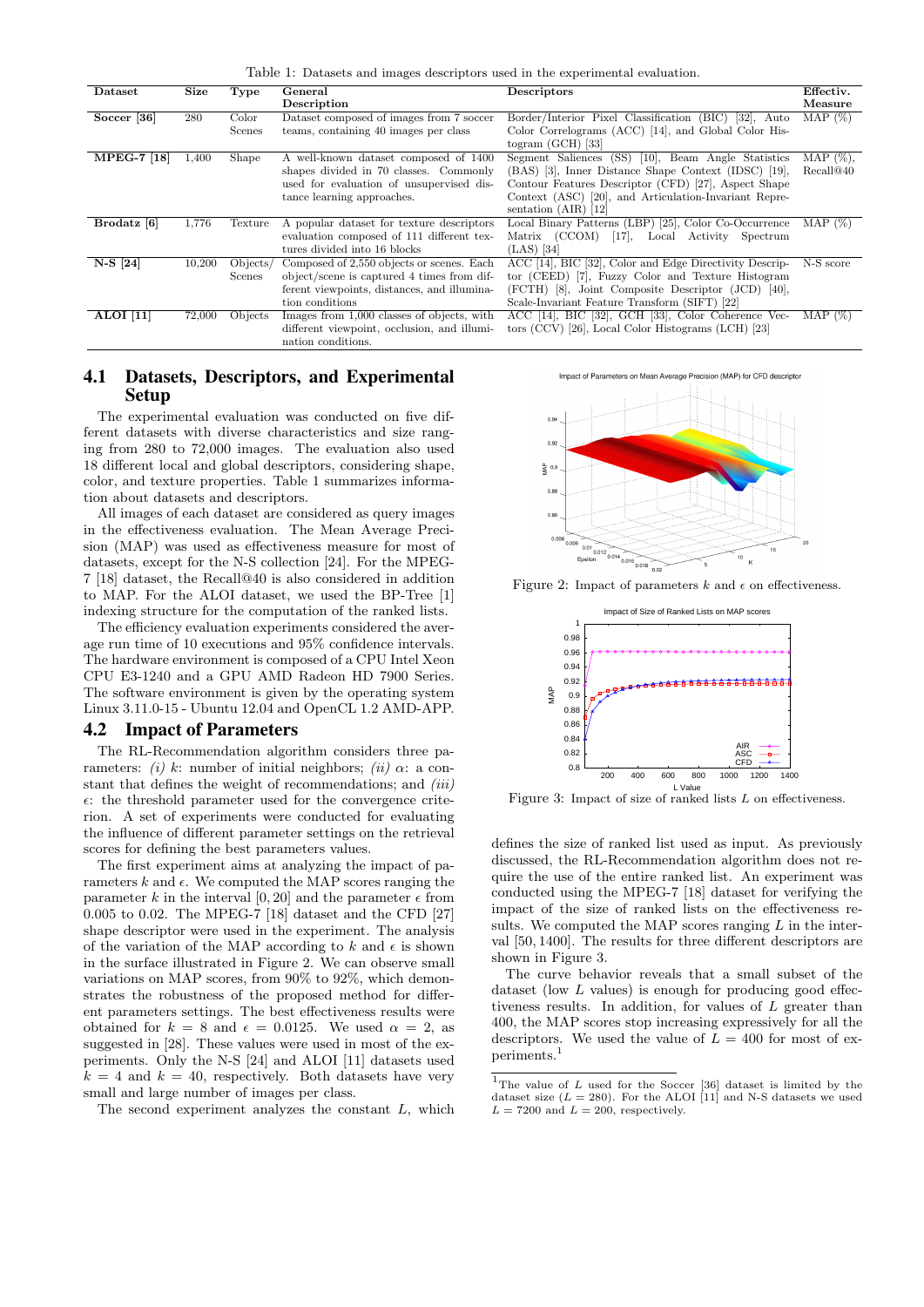Table 2: Effectiveness evaluation of the proposed RL-Recommendation algorithm considering various datasets and descriptors (MAP as score).

| Descriptor          | Dataset        | Original | Pairwise    | RL-Recom. | RL-Recom.                     | Gain       |
|---------------------|----------------|----------|-------------|-----------|-------------------------------|------------|
|                     |                | MAP      | Recom. [28] | Serial    | Parallel GPU                  |            |
| SS [10]             | $MPEG-7$       | 37.67%   | 39.90%      | 48.68%    | $48.64\% \pm 0.0062$          | $+29.22\%$ |
| $BAS$ [3]           | $MPEG-7$       | 71.52%   | 77.65%      | 79.58%    | $79.57\% \pm 0.0047$          | $+11.27\%$ |
| $IDSC$ [19]         | $MPEG-7$       | 81.70%   | 86.83%      | 88.80%    | $88.78\% \pm 0.0067$          | $+11.86\%$ |
| CFD [27]            | $MPEG-7$       | 80.71%   | 91.38%      | 91.39%    | $91.37\% \pm 0.0055$          | $+13.23\%$ |
| $\text{ASC }[20]$   | $MPEG-7$       | 85.28%   | 91.80%      | 91.34\%   | $91.32\% \pm 0.0050$          | $+7.11%$   |
| AIR $[12]$          | $MPEG-7$       | 89.39%   | 95.50%      | 96.12\%   | $96.12\% \pm 0.0071$          | $+7.53\%$  |
| GCH [33]            | Soccer         | 32.24%   | 32.35%      | 34.38%    | $\overline{34.44\%}$ ± 0.0340 | $+6.64\%$  |
| ACC <sub>[14]</sub> | Soccer         | 37.23%   | 40.31%      | 41.23%    | $41.20\% \pm 0.0239$          | $+10.74%$  |
| BIC [32]            | Soccer         | 39.26\%  | 42.64%      | 45.15%    | $45.17\% \pm 0.0693$          | $+15.00\%$ |
| $LBP$ [25]          | <b>Brodatz</b> | 48.40%   | 51.92%      | 51.26%    | $51.24\% \pm 0.0047$          | $+5.91\%$  |
| $CCOM$ [17]         | Brodatz        | 57.57%   | 66.46%      | 64.34%    | $64.32\% \pm 0.0059$          | $+11.76\%$ |
| LAS $[34]$          | Brodatz        | 75.15%   | 80.73%      | 79.71%    | $79.71\% \pm 0.0031$          | $+6.07\%$  |

Comparison of effectiveness and efficiency on MPEG-7 dataset



Figure 4: Effectiveness and efficiency analysis on the MPEG-7 [18] dataset.

Table 3: Effectiveness evaluation on the N-S [24] dataset, considering the N-S score.

| Table 4: Effectiveness evaluation on the ALOI dataset [11], consid- |  |  |  |  |
|---------------------------------------------------------------------|--|--|--|--|
| $\alpha$ ring MAP as scora                                          |  |  |  |  |

MAP (%)

| Descriptor          | Type        | Original | $RL-$  | Gain       | $\frac{1}{2}$ $\frac{1}{2}$ $\frac{1}{2}$ $\frac{1}{2}$ $\frac{1}{2}$ $\frac{1}{2}$ $\frac{1}{2}$ $\frac{1}{2}$ $\frac{1}{2}$ $\frac{1}{2}$ $\frac{1}{2}$ $\frac{1}{2}$ $\frac{1}{2}$ $\frac{1}{2}$ $\frac{1}{2}$ $\frac{1}{2}$ $\frac{1}{2}$ $\frac{1}{2}$ $\frac{1}{2}$ $\frac{1}{2}$ $\frac{1}{2}$ $\frac{1}{2}$ |                |               |           |            |
|---------------------|-------------|----------|--------|------------|---------------------------------------------------------------------------------------------------------------------------------------------------------------------------------------------------------------------------------------------------------------------------------------------------------------------|----------------|---------------|-----------|------------|
|                     |             |          |        |            | Descriptor                                                                                                                                                                                                                                                                                                          | Original       | Baseline:     | $RL-$     | Gain       |
|                     |             | Score    | Recom. |            |                                                                                                                                                                                                                                                                                                                     | $\mathbf{MAP}$ | $RL-Sim$ [13] | Recom.    |            |
| ACC <sub>[14]</sub> | Color       | 3.36     | 3.53   | $+5.06\%$  |                                                                                                                                                                                                                                                                                                                     |                |               |           |            |
| <b>BIC</b> [32]     | Color       | 3.04     | 3.15   | $+3.62\%$  | ACC <sub>[14]</sub>                                                                                                                                                                                                                                                                                                 | 44.15\%        | 46.12\%       | $50.11\%$ | $+13.50\%$ |
|                     |             |          |        |            | <b>BIC</b> [32]                                                                                                                                                                                                                                                                                                     | 71.95%         | 78.84%        | 80.35%    | $+11.67\%$ |
| CEED <sup>[7]</sup> | Color/Text. | 2.61     | 2.72   | $+4.21\%$  |                                                                                                                                                                                                                                                                                                                     |                |               |           |            |
| FCTH[8]             | Color/Text. | 2.73     | 2.80   | $+2.56\%$  | $CCV$ [26]                                                                                                                                                                                                                                                                                                          | 47.77%         | 50.96%        | 53.52\%   | $+12.04\%$ |
| [40]<br>JCD         | Color/Text. | 2.79     | 2.88   | $+3.23\%$  | GCH [33]                                                                                                                                                                                                                                                                                                            | 50.87\%        | 53.14\%       | 55.81\%   | $+9.71%$   |
| $SIFT$ [22]         | Local       | 2.54     | 2.88   | $+13.39\%$ | $LCH$ [23]                                                                                                                                                                                                                                                                                                          | 58.85%         | 66.03%        | 72.63%    | $+23.42\%$ |

## 4.3 Effectiveness Evaluation

This sections aims at assessing the effectiveness of the proposed algorithm. A large set of experiments was conducted, considering various datasets and several descriptors.

Table 2 presents the MAP results for three datasets, considering shape, color, and texture features. We report the MAP scores for both serial and parallel GPU implementation of the RL-Recommendation algorithm. For the parallel GPU execution, the result is an average of 10 executions with the respectively 95% confidence interval. Notice that the confidence intervals are very small, indicating a low variation among different executions. The relative gain is computed based on serial execution. Very significant gains are observed for most of descriptors, ranging from +5.92% to +29.22%. For comparison purposes, we also reported the MAP scores of the Pairwise Recommendation [28] algorithm. The effectiveness results of the RL-Recommendation are significantly superior for most of the descriptors.

The effectiveness results considering the N-S [24] dataset are presented in Table 3. For this dataset, the N-S retrieval score between 1 and 4 is computed. This score corresponds to the number of relevant images among the first four image returned (the highest achievable score is 4). The N-S [24] is a very challenging dataset for unsupervised learning algorithms due to the small number of images per class (only 4). Despite this characteristic of the dataset, the RL-Recommendation achieved gains ranging from  $+2.56\%$  to  $+13.39\%$ .

Table 4 presents the MAP scores considering the ALOI [11] dataset. The ALOI [11] dataset is the biggest considered in the experiments and used indexing structures of the ranked lists computation. The gains obtained by the RL-Recommendation are also very significant for this dataset ranging from  $+9.71\%$  to 23.42%. We also report the MAP scores for a recent baseline, the RL-Sim [13] algorithm. Notice that the RL-Recommendation effectiveness results are superior for all the descriptors.

A joined effectiveness and efficiency analysis conducted on the MPEG-7 [18] dataset is presented in Figure 4. The Pair-



Figure 5: Impact of the RL-Recommendation on the ALOI [11] dataset: two ranked lists before and after the algorithm (query images with green borders and wrong results with red borders).

wise Recommendation [28] and the RL-Sim algorithms [29, 31] are considered as baselines. The position of algorithms in the graph is given by the MAP score and the run time. Therefore, an ideal algorithm, with high effectiveness and low run time, is positioned at the top-left corner of the graph. Notice that the RL-Recommendation Algorithm (serial and parallel) occupies the best positions.

Two visual examples of the impact of the RL-Recommendation algorithm on ranked lists are illustrated in Figure 5. The query images are presented in green borders and wrong results in red borders. The first line represents the original retrieval results and the second line, the results after the algorithm execution.

Finally, we also evaluate our method in comparison with several other state-of-the-art unsupervised learning methods. We use the MPEG-7 [18] and the Bull's Eye Score (Recall@40), commonly used for evaluation and comparison of post-processing methods. Table 6 presents the results. We can observe that the RL-Recommendation achieved comparable effectiveness results, despite of the low computational efforts required.

# 4.4 Efficiency Evaluation

We conducted a set of experiments aiming at evaluating the efficiency of the proposed RL-Recommendation algorithm. Several aspects were evaluated, considering various datasets, the serial and OpenCL parallel implementations,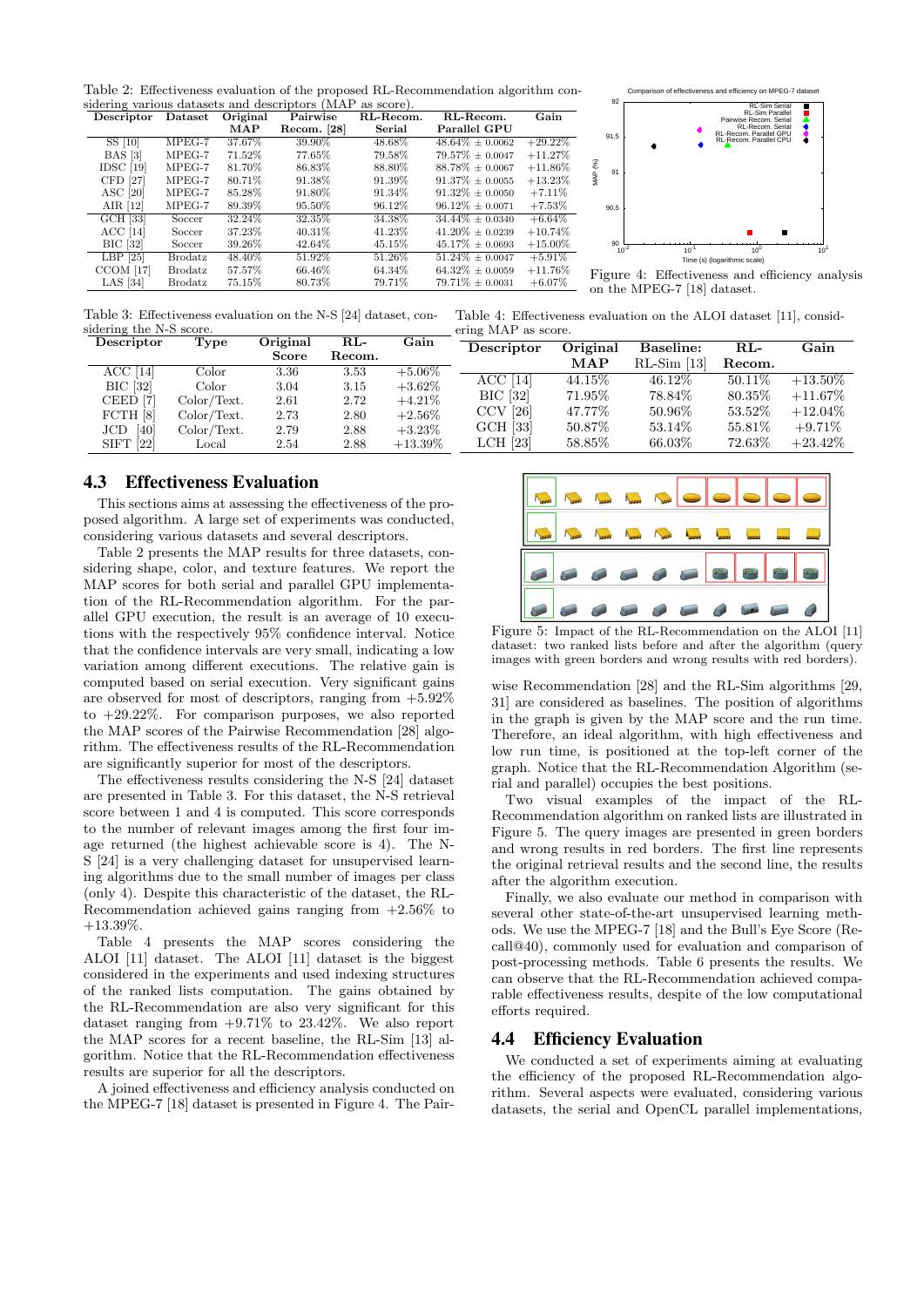| Table 5: Efficiency evaluation: runtime (in seconds) of the RL-Recommendation for different devices and datasets. |          |                   |                      |                      |                      |                      |
|-------------------------------------------------------------------------------------------------------------------|----------|-------------------|----------------------|----------------------|----------------------|----------------------|
| Algorithm                                                                                                         | Exec.    | Device            | Soccer [36]          | <b>MPEG-7</b> [18]   | Brodatz [6]          | N-S Dataset [24]     |
| Pairwise Recom. [28]                                                                                              | Serial   | <b>CPU</b>        | $0.1149 \pm 0.00018$ | $0.3663 \pm 0.00094$ | $0.6672 \pm 0.00140$ | $14.802 \pm 0.11059$ |
| RL-Recommendation                                                                                                 | Serial   | <b>CPU</b>        | $0.0607 \pm 0.00000$ | $0.1462 + 0.00021$   | $0.1108 + 0.00102$   | $0.1868 \pm 0.00018$ |
| RL-Recommendation                                                                                                 | Parallel | GPI <sup>1</sup>  | $0.1380 \pm 0.00642$ | $0.1401 \pm 0.00250$ | $0.1004 \pm 0.00412$ | $0.0582 \pm 0.00633$ |
| <b>RL-Recommendation</b>                                                                                          | Parallel | GPU <sup>2</sup>  | $0.1538 \pm 0.01056$ | $0.2438 \pm 0.00371$ | $0.2376 \pm 0.00326$ | $0.3754 \pm 0.00604$ |
| <b>RL-Recommendation</b>                                                                                          | Parallel | $\mathrm{CPI}^1$  | $0.0131 \pm 0.00100$ | $0.0319 + 0.00043$   | $0.0299 + 0.00129$   | $0.1166 \pm 0.00085$ |
| RL-Recommendation                                                                                                 | Parallel | $\mathrm{CPII}^2$ | $0.0128 \pm 0.00104$ | $0.0290 \pm 0.00075$ | $0.0284 \pm 0.00114$ | $0.1149 \pm 0.00055$ |

Memory Transfer Model: <sup>1</sup>Write Buffer; <sup>2</sup>Map Buffer.





N-S [24] dataset.





on the MPEG-7 [18] dataset.

Table 6: Comparison of post-processing methods on the MPEG-7 [18] dataset - Bull's Eye Score (Recall@40).

| <b>Shape Descriptors</b>          |                           |        |  |  |  |  |  |
|-----------------------------------|---------------------------|--------|--|--|--|--|--|
| $DDGM$ [35]                       |                           | 80.03% |  |  |  |  |  |
| CFD [27]                          |                           | 84.43% |  |  |  |  |  |
| IDSC $[19]$                       |                           | 85.40% |  |  |  |  |  |
| SC[5]                             |                           | 86.80% |  |  |  |  |  |
| ASC $[20]$                        |                           | 88.39% |  |  |  |  |  |
| AIR [12]                          |                           | 93.67% |  |  |  |  |  |
| <b>Post-Processing Methods</b>    |                           |        |  |  |  |  |  |
| Algorithm                         | Descriptor(s)             | Score  |  |  |  |  |  |
| Locally C. Diffusion Process [38] | IDSC                      | 93.32% |  |  |  |  |  |
| Shortest Path Propagation [37]    | IDSC                      | 93.35% |  |  |  |  |  |
| Mutual kNN Graph [16]             | IDSC                      | 93.40% |  |  |  |  |  |
| RL-Sim [29]                       | CFD                       | 94.13% |  |  |  |  |  |
| <b>RL-Recommendation</b>          | CFD                       | 94.38% |  |  |  |  |  |
| <b>RL-Recommendation</b>          | $\bf{{\color{red}A} S C}$ | 94.40% |  |  |  |  |  |
| Locally C. Diffusion Process [38] | $_{\rm ASC}$              | 95.96% |  |  |  |  |  |
| Self-Smoothing Operator [15]      | $SC+IDSC$                 | 97.64% |  |  |  |  |  |
| $Co-Transduction$ [4]             | $SC+IDSC$                 | 97.72% |  |  |  |  |  |
| Self-Smoothing Operator [15]      | $SC+IDSC+DDGM$ 99.20%     |        |  |  |  |  |  |
| Pairwise Recommendation [28]      | $CFD+IDSC$                | 99.52% |  |  |  |  |  |
| <b>RL-Recommendation</b>          | $A$ IR.                   | 99.78% |  |  |  |  |  |
| Tensor Product Graph [39]         | AIR.                      | 99.99% |  |  |  |  |  |

different devices (CPU, GPU), and memory transfer models. The reported results do not consider the OpenCL build and environment time, since the build can be executed once off-line and the environment time is constant independently of dataset sizes. We also present a comparison with other two unsupervised learning algorithms: the Pairwise Recommendation [28] and the RL-Sim algorithms [29, 31].

Table 5 presents the average run time and confidence intervals for the RL-Recommendation algorithm considering different criteria. For comparison, the run time for the Pairwise Recommendation [28] algorithm is also reported. The best performance for each dataset is highlighted in boldface. As we can observe, the performance results of the RL-Recommendation are very superior to the Pairwise Recommendation [28] algorithm. Considering only the serial executions, the RL-Recommendation is up to  $79.3\times$  faster, for the N-S [24] dataset. Considering the parallel implementations, the results are still more significant. The speedup obtained over the serial implementation ranges from  $3.2 \times$  (N-S [24]) dataset) to  $5\times$  (MPEG-7 [18] dataset). We can also observe that the performance of Parallel GPU in comparison with

Parallel CPU increases according to size of the dataset, indicating that GPU devices can be better exploited for large amounts of computation. The overall run time for the whole N-S [24] dataset (with 10,200 images) is only 0.0582s for the Parallel GPU execution.

Figures 6 and 7 illustrate a comparison between the serial and parallel implementations for the N-S [24] and MPEG-7 [18] datasets, respectively. For the parallel implementations, different devices (CPU, GPU) are considered. Significant performance were obtained by the parallel implementation. Figure 8 presents a more general comparison of the RL-Recommendation (both serial and parallel) with baselines. The run time of Pairwise Recommendation [28] (serial) and the RL-Sim [29, 31] (serial and parallel) are reported. The MPEG-7 [18] dataset was considered for the experiment. Notice that, even using a logarithmic scale, the run time of the proposed RL-Recommendation (in blue) algorithm is significant smaller than other considered approaches.

# 4.5 Scalability Evaluation

This section evaluates the scalability of the proposed algorithm. We conducted an experiment varying the size of the ranked lists used as input and analyzing the behavior of the algorithm. The size of the ranked lists is defined by the constant L. Therefore, this constant defines an important trade-off control between effectiveness and efficiency. The ALOI [11] dataset and the LCH [23] descriptor were considered. We ranged the value of L from 70 to 7000, reporting for the average time of the unsupervised distance learning per ranked list. We also reported the same results for the RL-Sim [13] algorithm, as a baseline.

Figure 9 shows the results. We can observe very small average times for growing values of L for the RL-Recommendation Algorithm. This behavior enables the use of the algorithm in different datasets of any sizes, demonstrating its scalability characteristics. Even larger values of L were not considered because the effectiveness gains stabilizes after certain values of L (discussion in Section 4.2).

#### 5. CONCLUSIONS

In this paper, we have presented a novel unsupervised